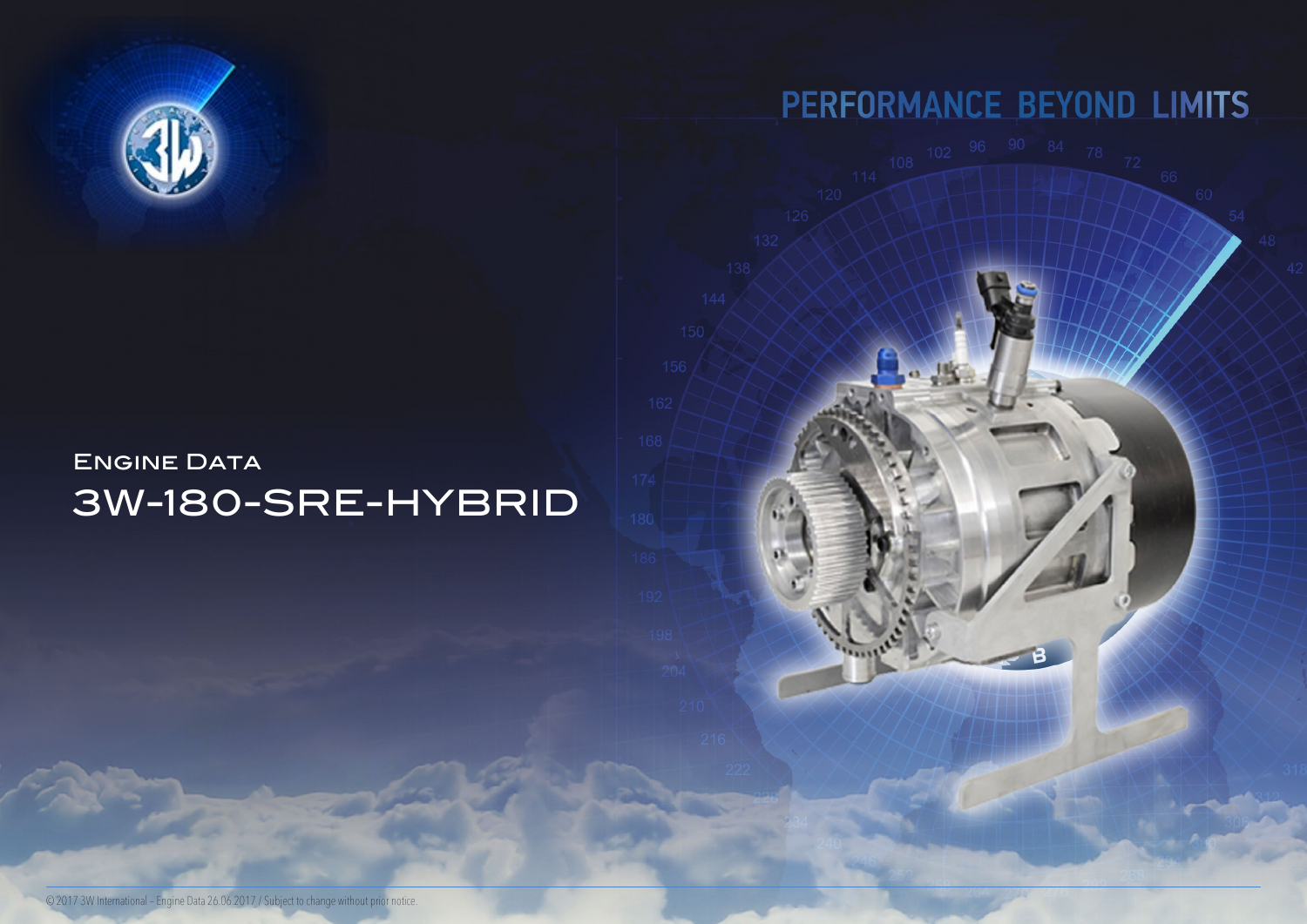

### Engine Data 3W-180-SRE-HYBRID



| <b>SPECIFICATIONS</b> |  |  |
|-----------------------|--|--|
|                       |  |  |
|                       |  |  |
|                       |  |  |

| Capacity                | 180 cc                              |
|-------------------------|-------------------------------------|
| Weight                  | 6.80 kg / 14.99 lbs                 |
| Weight with Generator   | 9.50 kg / 20.94 lbs                 |
| Power                   | 20 KW / 27.5 HP @ 6000 rpm          |
| High Power Version      | 28KW / 38.5HP @ 7500 rpm            |
| Hybrid-Boostpower       | add. 15 KW                          |
| Max Torque              | 32 Nm @ 6000 rpm / 36 Nm @ 7500 rpm |
| Power-to-Weight Ratio   | 5.66 HP/kg / 2.57 HP/lbs            |
| <b>Fuel Consumption</b> | 340 g/KW                            |

#### ENGINE TYPE / SETUP

| Engine    | wankel rotary UAV engine               |
|-----------|----------------------------------------|
| Fuel      | Gasoline/Avgas                         |
|           | Kerosin (only with HPI injection       |
| Injection | standard manifold injection            |
| (Option)  | HPI (high pressure) injection optional |
| Cooling   | Water cooled housing                   |
|           | Oil Rotor cooling (aktive cooling)     |
| Starter   | Startergenerator                       |

#### ENGINE PARAMETERS

| <b>Rational frequency</b> | <b>Torque</b> | Performance | Consumption |
|---------------------------|---------------|-------------|-------------|
| 3000 rpm                  | 16,8 Nm       | 5,28 KW     | 385 g/KWh   |
| 3500 rpm                  | 18,6 Nm       | 6,81 KW     | 367 g/KWh   |
| 4000 rpm                  | 20,0 Nm       | 8,37 KW     | 376 g/KWh   |
| 4500 rpm                  | 22,4 Nm       | 10,55 KW    | 377 g/KWh   |
| 5000 rpm                  | 25,8 Nm       | 13,50 KW    | 379 g/KWh   |
| 5500 rpm                  | 31,5 Nm       | 18,13 KW    | 349 g/KWh   |
| 6000 rpm                  | 32,0 Nm       | 20,10 KW    | 345 g/KWh   |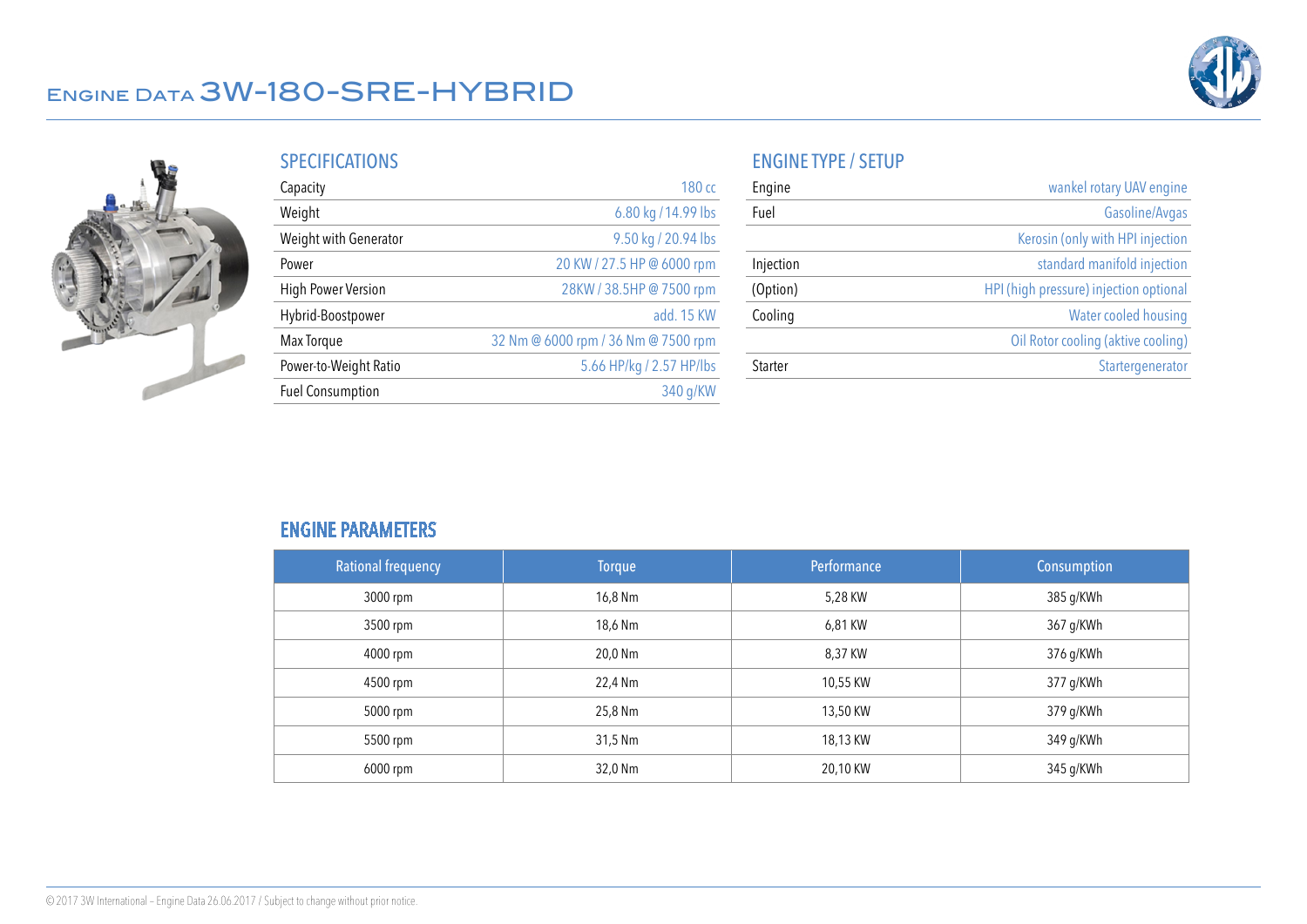### Engine Data 3W-180-SRE-HYBRID



ENGINE GRAPH



6  $\circledcirc$  $\circ$ **Longitudinal** 

222 mm / 8,74 Inch